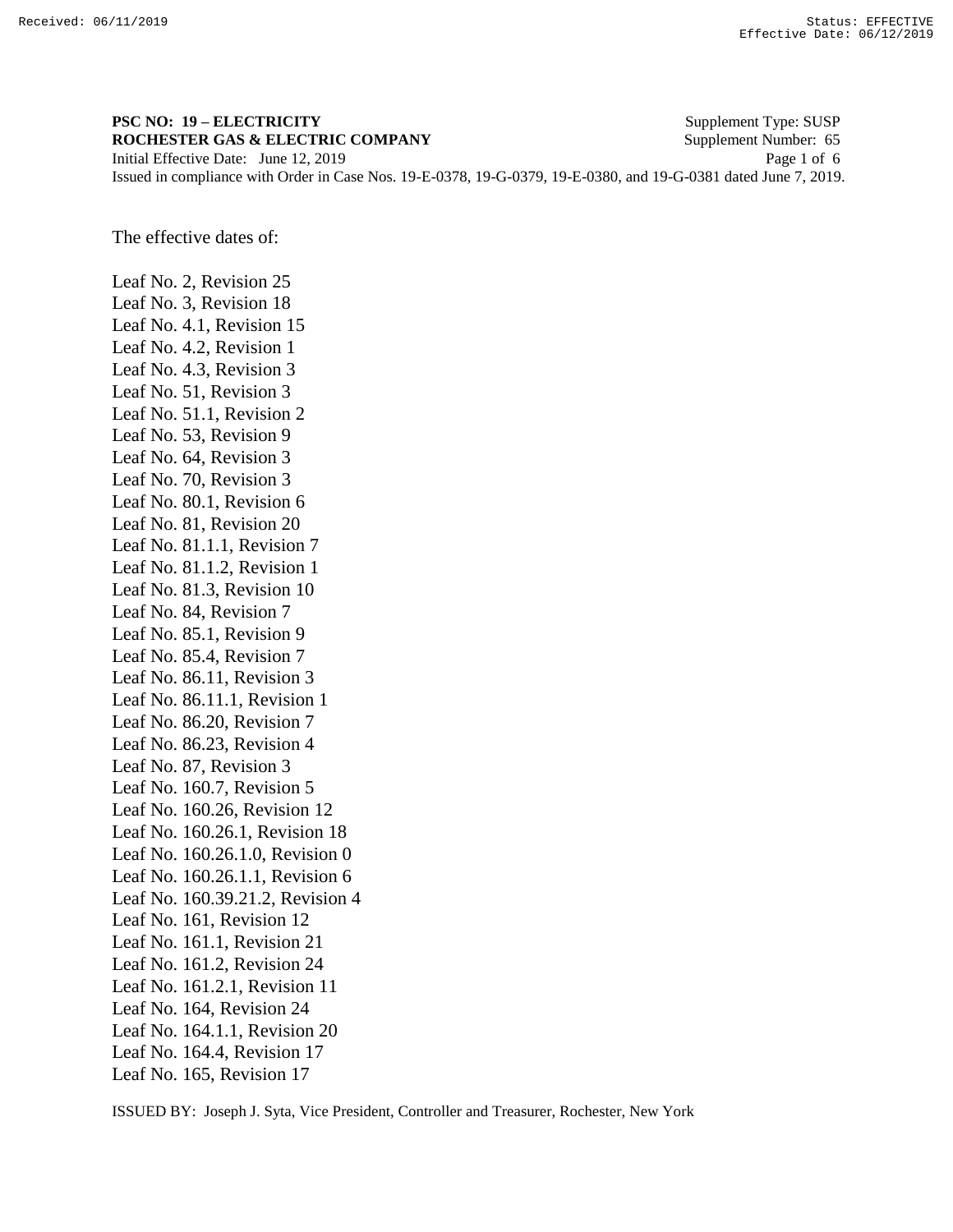**PSC NO: 19 – ELECTRICITY** Supplement Type: SUSP **ROCHESTER GAS & ELECTRIC COMPANY** Supplement Number: 65 Initial Effective Date: June 12, 2019 Page 2 of 6 Issued in compliance with Order in Case Nos. 19-E-0378, 19-G-0379, 19-E-0380, and 19-G-0381 dated June 7, 2019.

Leaf No. 166, Revision 23 Leaf No. 166.1.1, Revision 19 Leaf No. 166.4, Revision 14 Leaf No. 167, Revision 9 Leaf No. 169, Revision 17 Leaf No. 169.1, Revision 15 Leaf No. 169.1.1, Revision 11 Leaf No. 169.3, Revision 2 Leaf No. 170, Revision 4 Leaf No. 174, Revision 26 Leaf No. 174.1, Revision 6 Leaf No. 174.3, Revision 22 Leaf No. 176, Revision 20 Leaf No. 180, Revision 3 Leaf No. 181, Revision 3 Leaf No. 183, Revision 6 Leaf No. 187, Revision 20 Leaf No. 187.3, Revision 17 Leaf No. 187.4, Revision 10 Leaf No. 188, Revision 9 Leaf No. 188.1, Revision 2 Leaf No. 189, Revision 16 Leaf No. 190, Revision 24 Leaf No. 190.3, Revision 22 Leaf No. 190.4, Revision 14 Leaf No. 191, Revision 9 Leaf No. 193, Revision 21 Leaf No. 193.1, Revision 21 Leaf No. 193.1.1, Revision 15 Leaf No. 193.2.1, Revision 3 Leaf No. 194, Revision 20 Leaf No. 194.2, Revision 18 Leaf No. 194.4, Revision 10 Leaf No. 195, Revision 13 Leaf No. 195.1, Revision 12 Leaf No. 195.2, Revision 17 Leaf No. 199.1, Revision 13 Leaf No. 199.2, Revision 10 Leaf No. 199.3, Revision 9 Leaf No. 199.4, Revision 4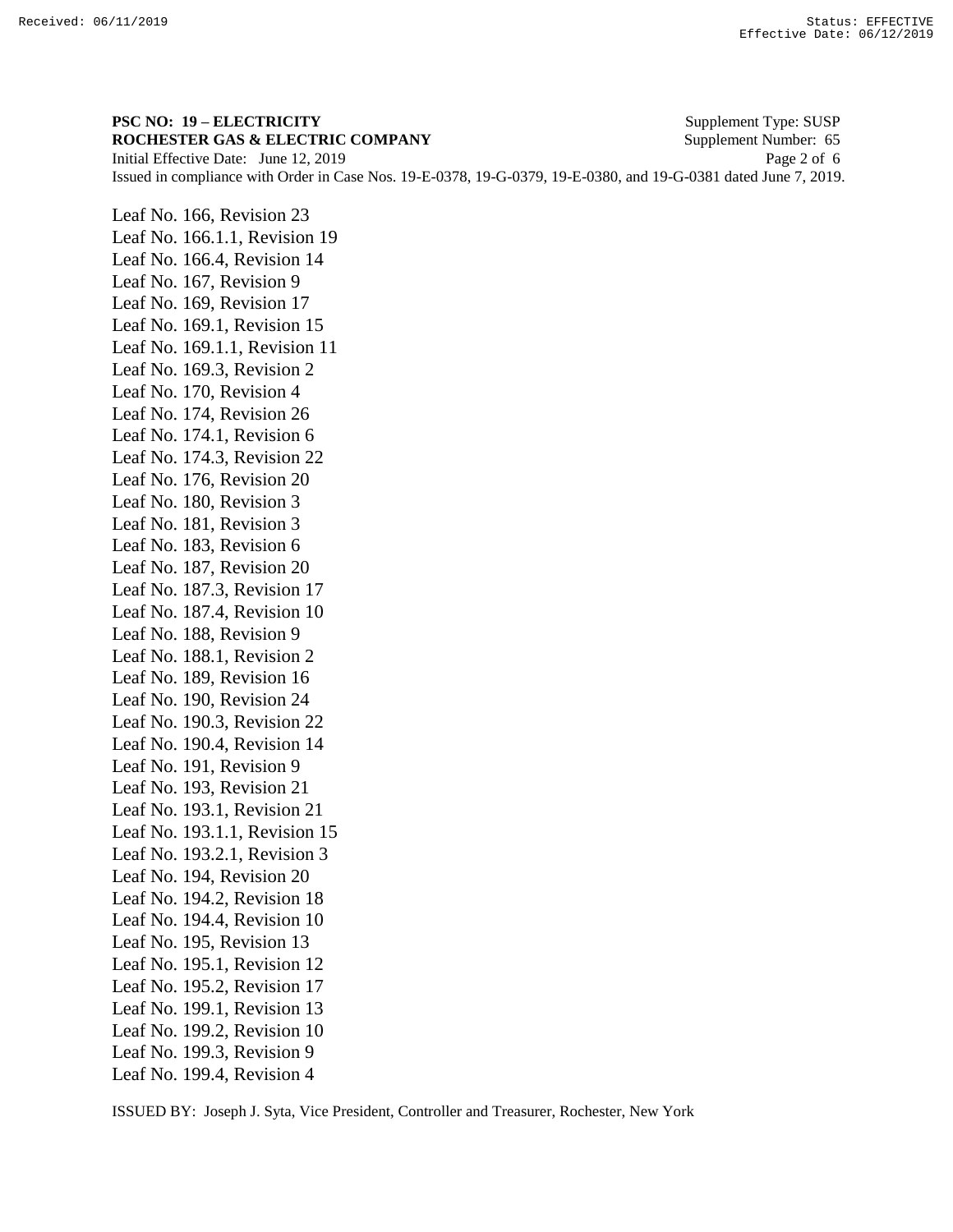**PSC NO: 19 – ELECTRICITY** Supplement Type: SUSP **ROCHESTER GAS & ELECTRIC COMPANY** Supplement Number: 65 Initial Effective Date: June 12, 2019 Page 3 of 6 Issued in compliance with Order in Case Nos. 19-E-0378, 19-G-0379, 19-E-0380, and 19-G-0381 dated June 7, 2019.

Leaf No. 200.2, Revision 6 Leaf No. 201, Revision 3 Leaf No. 210, Revision 23 Leaf No. 210.2, Revision 22 Leaf No. 210.5, Revision 13 Leaf No. 211, Revision 7 Leaf No. 213.1, Revision 16 Leaf No. 213.1.1, Revision 11 Leaf No. 214.1.1, Revision 3 Leaf No. 218, Revision 20 Leaf No. 219, Revision 4 Leaf No. 222.2, Revision 4 Leaf No. 225, Revision 5 Leaf No. 226, Revision 4 Leaf No. 242, Revision 16 Leaf No. 242.1, Revision 4 Leaf No. 242.2, Revision 4 Leaf No. 243.1, Revision 10 Leaf No. 244, Revision 11 Leaf No. 246, Revision 6 Leaf No. 246.1 Revision 10 Leaf No. 246.2, Revision 12 Leaf No. 246.3, Revision 10 Leaf No. 251, Revision 3

are hereby further suspended to and including October 16, 2019. Pending restoration, reissue, or cancellation, the rates, rules and regulations in

Leaf No. 2, Revision 24 Leaf No. 3, Revision 17 Leaf No. 4.1, Revision 14 Leaf No. 4.2, Revision 0 Leaf No. 4.3, Revision 2 Leaf No. 51, Revision 2 Leaf No. 51.1, Revision 1 Leaf No. 53, Revision 8 Leaf No. 64, Revision 2 Leaf No. 70, Revision 2 Leaf No. 80.1, Revision 5 Leaf No. 81, Revision 19 Leaf No. 81.1.1, Revision 6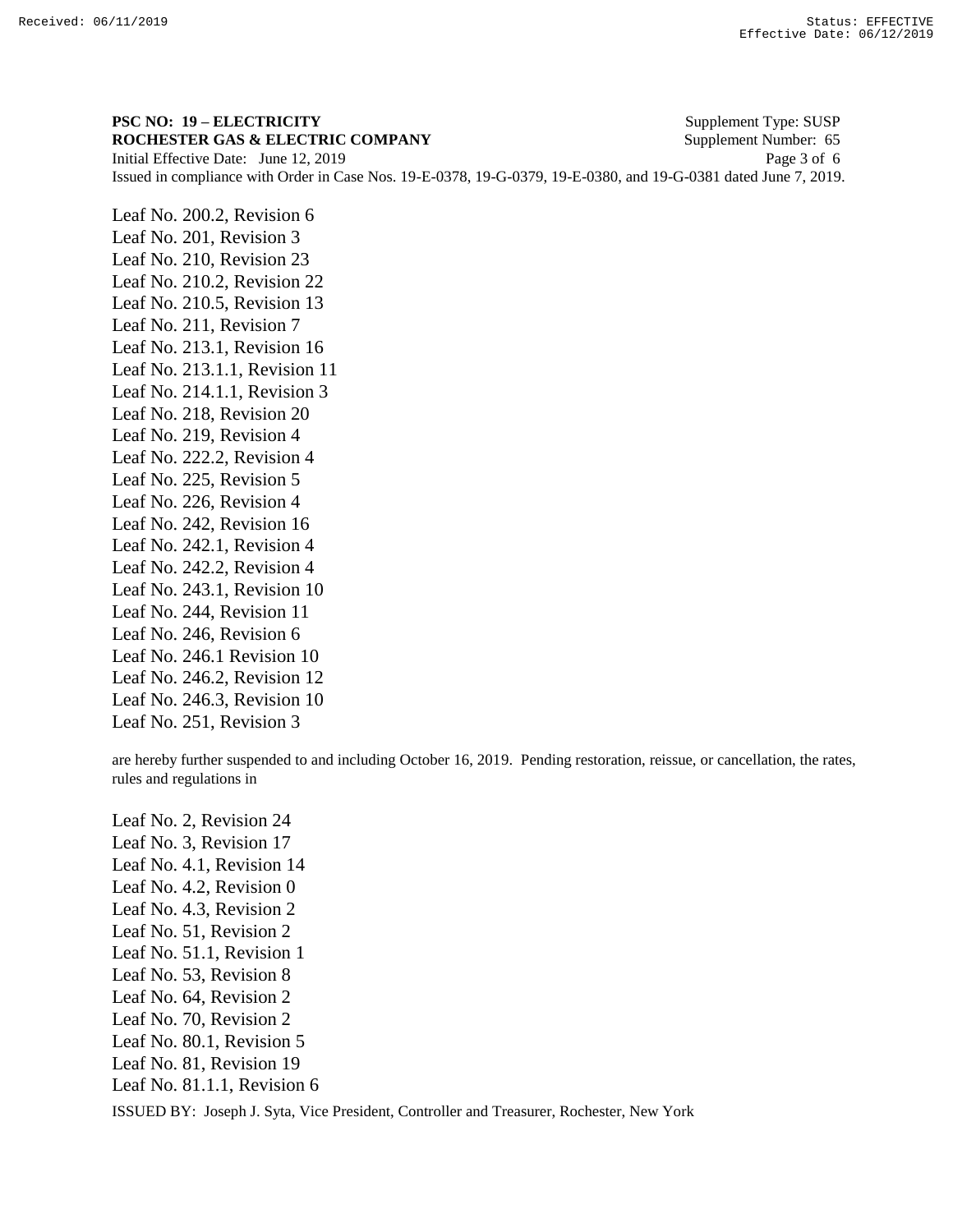**PSC NO: 19 – ELECTRICITY** Supplement Type: SUSP **ROCHESTER GAS & ELECTRIC COMPANY** Supplement Number: 65 Initial Effective Date: June 12, 2019 Page 4 of 6 Issued in compliance with Order in Case Nos. 19-E-0378, 19-G-0379, 19-E-0380, and 19-G-0381 dated June 7, 2019.

Leaf No. 81.1.2, Revision 0 Leaf No. 81.3, Revision 9 Leaf No. 84, Revision 6 Leaf No. 85.1, Revision 8 Leaf No. 85.4, Revision 6 Leaf No. 86.11, Revision 4 Leaf No. 86.11.1, Revision 0 Leaf No. 86.20, Revision 8 Leaf No. 86.23, Revision 3 Leaf No. 87, Revision 2 Leaf No. 160.7, Revision 4 Leaf No. 160.26, Revision 11 Leaf No. 160.26.1, Revision 17 Leaf No. 160.26.1.1, Revision 5 Leaf No. 160.39.21.2, Revision 5 Leaf No. 161, Revision 11 Leaf No. 161.1, Revision 20 Leaf No. 161.2, Revision 23 Leaf No. 161.2.1, Revision 10 Leaf No. 164, Revision 23 Leaf No. 164.1.1, Revision 19 Leaf No. 164.4, Revision 16 Leaf No. 165, Revision 16 Leaf No. 166, Revision 22 Leaf No. 166.1.1, Revision 18 Leaf No. 166.4, Revision 13 Leaf No. 167, Revision 8 Leaf No. 169, Revision 16 Leaf No. 169.1, Revision 14 Leaf No. 169.1.1, Revision 10 Leaf No. 169.3, Revision 1 Leaf No. 170, Revision 3 Leaf No. 174, Revision 25 Leaf No. 174.1, Revision 5 Leaf No. 174.3, Revision 21 Leaf No. 176, Revision 19 Leaf No. 180, Revision 2 Leaf No. 181, Revision 2 Leaf No. 183, Revision 5 Leaf No. 187, Revision 19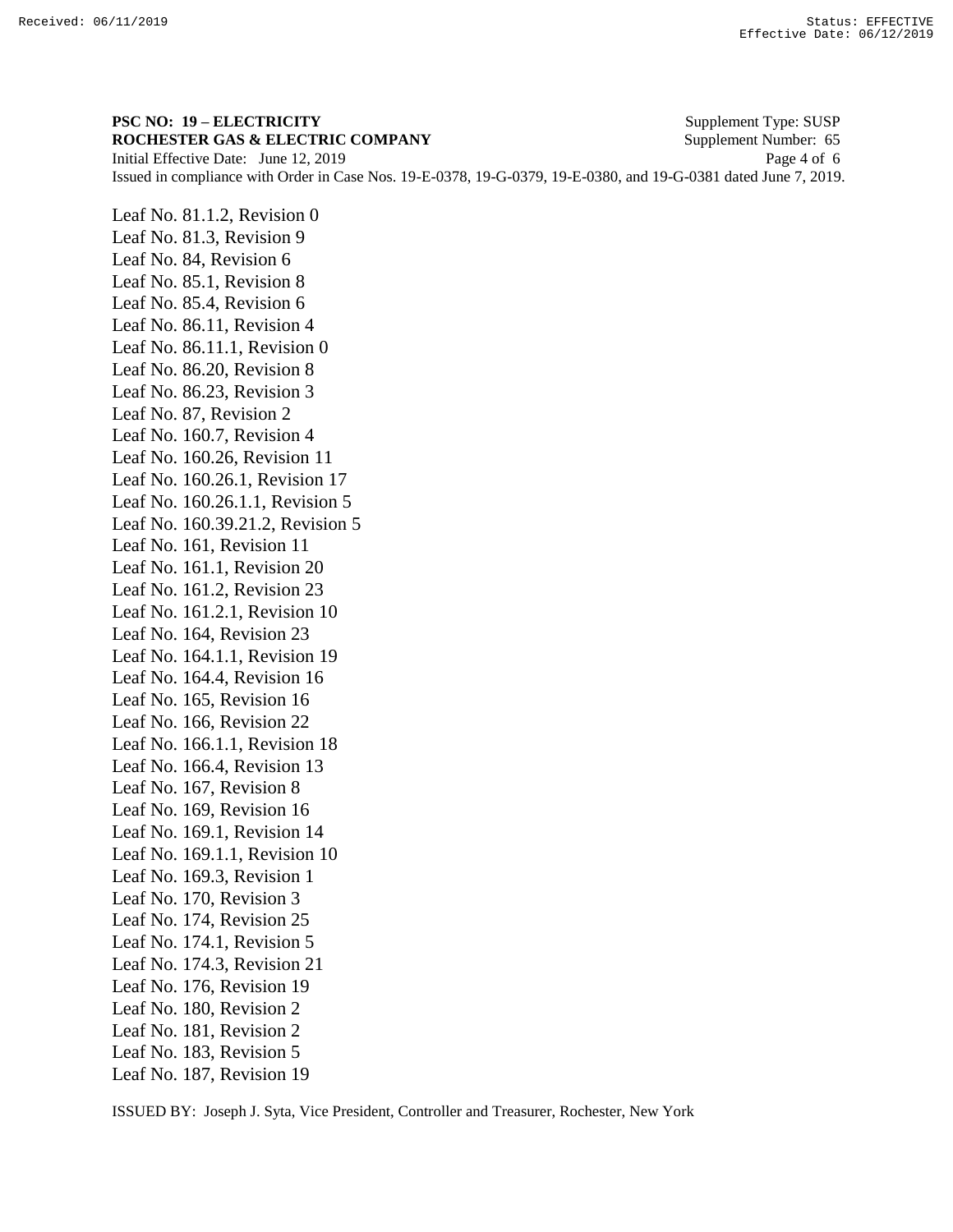**PSC NO: 19 – ELECTRICITY** Supplement Type: SUSP **ROCHESTER GAS & ELECTRIC COMPANY** Supplement Number: 65 Initial Effective Date: June 12, 2019 Page 5 of 6 Issued in compliance with Order in Case Nos. 19-E-0378, 19-G-0379, 19-E-0380, and 19-G-0381 dated June 7, 2019.

Leaf No. 187.3, Revision 16 Leaf No. 187.4, Revision 9 Leaf No. 188, Revision 8 Leaf No. 188.1, Revision 1 Leaf No. 189, Revision 15 Leaf No. 190, Revision 23 Leaf No. 190.3, Revision 21 Leaf No. 190.4, Revision 13 Leaf No. 191, Revision 8 Leaf No. 193, Revision 20 Leaf No. 193.1, Revision 20 Leaf No. 193.1.1, Revision 14 Leaf No. 193.2.1, Revision 2 Leaf No. 194, Revision 19 Leaf No. 194.2, Revision 17 Leaf No. 194.4, Revision 9 Leaf No. 195, Revision 12 Leaf No. 195.1, Revision 11 Leaf No. 195.2, Revision 16 Leaf No. 199.1, Revision 12 Leaf No. 199.2, Revision 9 Leaf No. 199.3, Revision 8 Leaf No. 199.4, Revision 3 Leaf No. 200.2, Revision 5 Leaf No. 201, Revision 2 Leaf No. 210, Revision 22 Leaf No. 210.2, Revision 21 Leaf No. 210.5, Revision 12 Leaf No. 211, Revision 6 Leaf No. 213.1, Revision 15 Leaf No. 213.1.1, Revision 10 Leaf No. 214.1.1, Revision 2 Leaf No. 218, Revision 19 Leaf No. 219, Revision 3 Leaf No. 222.2, Revision 3 Leaf No. 225, Revision 4 Leaf No. 226, Revision 3 Leaf No. 242, Revision 15 Leaf No. 242.1, Revision 3 Leaf No. 242.2, Revision 3